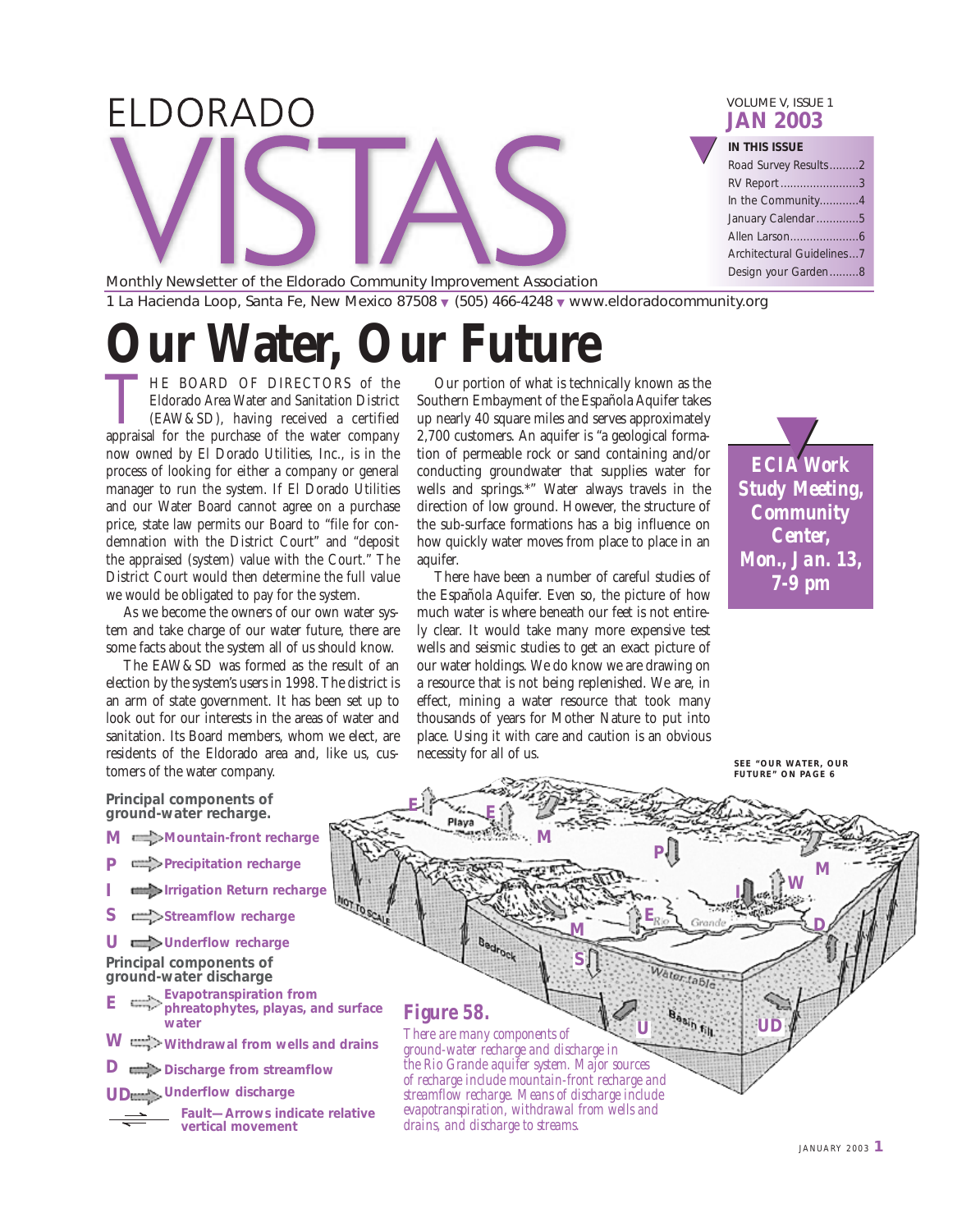

### *Share your comments with us!*

*For policy and deadline, see below*

### *Editorial* ▼ *Policy*

*Vistas* invites opinions, ideas, stories, photos, and art from the community at large. Please include contact numbers for fact checking purposes. The newsletter will not publish unsigned letters or material deemed inflammatory. Material will be printed at the discretion of the editors. Letters over 150 words will be edited for fit. Community announcements are welcome; accompanying photos are welcome, too. **Deadline:** Newsletter deadline is the 8th day of each month. Submissions can be dropped off or mailed to the ECIA office or emailed to info@eldoradocommun ity.org. Please include "Attn: Vistas" in your message.

#### *Mission Statement*

The mission of *Vistas*, the monthly newsletter of the ECIA, is to inform the Eldorado community about issues before the ECIA Board and the membership at large. By so doing, the publication seeks to foster increased neighborhood pride and community participation in the decision making process.

**Road Survey Results and Action Plan**

IN THE OCTOBER ISSUE OF *VISTAS*, I discussed the roads of Eldorado and asked for your input in the form of a community survey. The response was great! We received approximately 170 N THE OCTOBER ISSUE OF *VISTAS*, I discussed the roads of Eldorado and asked for your Linput in the form of a community survey. The surveys – many with constructive comments.

Interestingly, the results of the survey closely reflected the pre-survey thoughts of the Road

Committee. The survey validated that the committee members are indeed in tune with the needs and values of the community.

What follows is the response to the survey questions, a sample of comments received, an analysis of the survey and a proposed road action plan.

**SEE "ROAD SURVEY RESULTS" ON PAGE 3**

| <b>Questions</b>                                                                                                                           |    | $%$ No |
|--------------------------------------------------------------------------------------------------------------------------------------------|----|--------|
| Should the ECIA take a leadership role with the County of Santa Fe Public Works<br>Department regarding the community's future road needs? |    | 8      |
| Should any additional roads be paved?                                                                                                      | 67 | 33     |
| Should any additional collector roads be paved?                                                                                            |    | 53     |
| Should it be planned that all roads eventually be paved?                                                                                   | 31 | 69     |
| Should all ECIA members pay for additional paving?                                                                                         | 50 | 50     |
| Should only primary road users pay for additional road paving?                                                                             |    | 73     |
| Should a tax district be formed to pay for additional road paving?                                                                         |    | 76     |
| Should a special ECIA road assessment be re-imposed to pay for additional paving?                                                          | 45 | 55     |

#### **Comments Received Paving:** ▼ No paving unless incorporated. ▼ Opposed…Next sidewalks, lights, curbs? ▼ All roads should be paved. ▼ Only main arteries should be paved. ▼ Ultimate goal, pave all roads. **Base coursing:** ▼ Install base course for all roads that require it to function properly.  $\blacktriangledown$  Chip seal is a great idea. No to improving culde-sacs.  $\blacktriangledown$  I'd be willing to pay for a good base course job. ▼ Base course roads in poorest condition. **Maintenance:** ▼ Better maintain current dirt roads. Establish schedule. ▼ More maintenance required to roads in bad weather. **Safety:** ▼ My concern is paving always means higher speeds. ▼ No more paving. Unsafe for children due to speeding and narrow shoulders. **Paying for Improvements:** ▼ ECIA could inform residents how to establish individual tax districts. ▼ A tax district allows people to vote on the issue. ▼ I am not willing to pay more on roads until the water issue is solved. ▼ No new taxes for paving. ▼ Only use county and state funds.  $\blacktriangledown$  The cost of paving would pale in comparison to health costs of not paving and auto maintenance. ▼ I support paving of roads; The whole community should pay. **Miscellaneous Comments:** ▼ I want to maintain the rural character of the community. ▼ ECIA to work with county to connect with Richards Ave. ▼ Connect Azul or Compadres to Rancho Viejo. ▼ Current plan sounds good. ▼ Whatever it takes, do it.  $\blacktriangledown$  We like it the way it is. ▼ Need more stop signs at busy intersections. **Specific Roads requested to be paved:** Enebro Road Monte Alto Road<br>Gavilan Road Camerada Road Camerada Road<br>Queata Road Herrada Road Queata Road Caliente Road *Note: Comments were also received not to pave Balsa Rd.*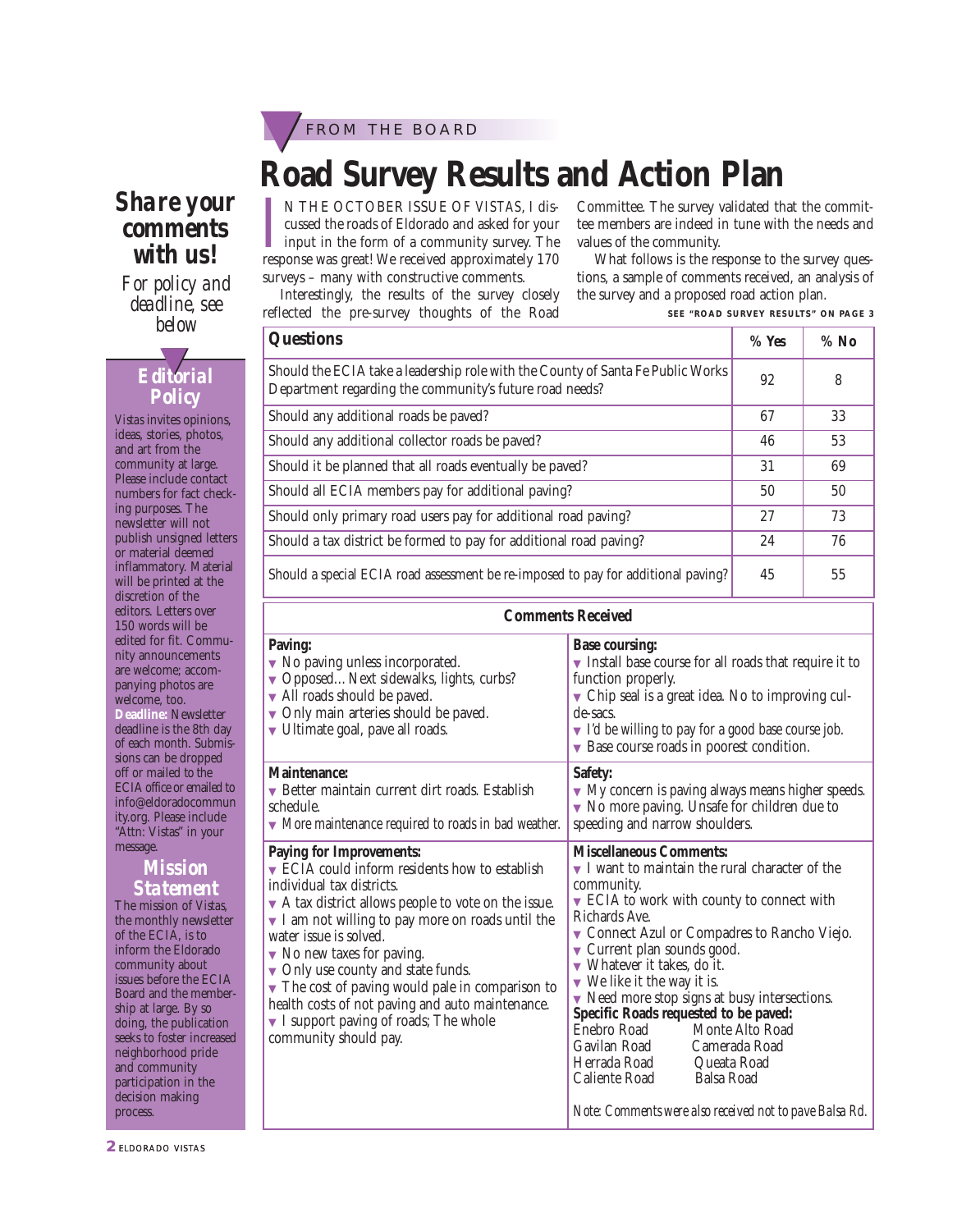

## **Road Survey Results FROM PAGE 1**

#### **What the Community Wants**

▼ Does want high use, worst condition roads paved by a margin of 2 to 1.

▼ Does not want all roads paved by a margin of 2 to 1.

▼ Does not want additional taxes or assessments imposed for road paving. Additional paving should be paid from existing taxes by federal, state and county agencies.

▼ Does not want roads paved at the expense of either losing our rural environment or reducing our safety. **Recommended Action Plan**

The following plan will be presented to the ECIA Board at the January Board meeting.

▼ Work with the county to establish a schedule of road maintenance that will maintain most roads at an acceptable level of service. Include actions for road maintenance during bad weather.

▼ Request the county place Enebro, Herrada, and Balsa Roads on their base-coursing list. Chip sealing may be an option; history of poor maintenance of hard surfaced roads by county must be considered.

▼ Support current county plan to pave Monte Alto Rd.

▼ Request county to pave Caliente Road; requires additional state funding.

Thank you for your considered input into this important community issue. If you have further comments, please contact me at 466-4909 or zaluki@aol.com

> *John Reeder President, ECIA*

# **RV Screening, Continuing the Dialog**

THE TOPIC OF SCREENING recreational<br>vehicles in our community has gained con-<br>siderable interest. The input represents the<br>entire spectrum of possible views regarding RV vehicles in our community has gained considerable interest. The input represents the entire spectrum of possible views regarding RV screening. Please see the summary of comments below. The challenge will be for the community to listen and respectfully discuss these perspectives in a way that provides balanced and clear guidelines for the screening of RVs.

Stewardship of our land and environment is a requirement and responsibility of living in Eldorado. Our covenants and architectural guidelines are based on this principle. The storage of RVs in our community challenges that principle and requires our continuing effort to determine how best to live lightly on the land.

Some residents have volunteered to serve on an ad-hoc committee to review RV screening covenants and guidelines. The committee will provide recommendations to the ECIA Board. The first meeting is scheduled for Wednesday, January 8, 2003 at 7 pm in the Community Center Railroad Station. If you are interested in providing input into the process, please plan on attending.

> *John Reeder President, ECIA*

| <b>Summary of Comments</b>                                                                                                                                                                                                                                                                                                                                                                                                                                                                                                                                                                                                                                                                                          |                                                                                                                                                                                                                                                                                                                                                                                                                                                                                                                                                                                                                                                                                                                                                                                                                  |                                                                                                                                                                                                                                                                                                                                                                                                                                                                                                                                                                                                                                                                                                                                                                                 |  |  |
|---------------------------------------------------------------------------------------------------------------------------------------------------------------------------------------------------------------------------------------------------------------------------------------------------------------------------------------------------------------------------------------------------------------------------------------------------------------------------------------------------------------------------------------------------------------------------------------------------------------------------------------------------------------------------------------------------------------------|------------------------------------------------------------------------------------------------------------------------------------------------------------------------------------------------------------------------------------------------------------------------------------------------------------------------------------------------------------------------------------------------------------------------------------------------------------------------------------------------------------------------------------------------------------------------------------------------------------------------------------------------------------------------------------------------------------------------------------------------------------------------------------------------------------------|---------------------------------------------------------------------------------------------------------------------------------------------------------------------------------------------------------------------------------------------------------------------------------------------------------------------------------------------------------------------------------------------------------------------------------------------------------------------------------------------------------------------------------------------------------------------------------------------------------------------------------------------------------------------------------------------------------------------------------------------------------------------------------|--|--|
| Cons                                                                                                                                                                                                                                                                                                                                                                                                                                                                                                                                                                                                                                                                                                                | <b>Balanced</b>                                                                                                                                                                                                                                                                                                                                                                                                                                                                                                                                                                                                                                                                                                                                                                                                  | Pro                                                                                                                                                                                                                                                                                                                                                                                                                                                                                                                                                                                                                                                                                                                                                                             |  |  |
| ▼ They should be banned.<br>$\blacktriangledown$ They are ugly.<br>▼ Soon Eldorado will look like a<br>trailer park<br>$\blacktriangledown$ Screening fencing almost as unat-<br>tractive as the RV.<br>$\blacktriangledown$ We do not want to live in a trashy<br>community with RVs stored on resi-<br>dential lots.<br>▼ When we moved to Eldorado, we<br>were influenced by the control over<br>the environment created by well<br>thought out covenants.<br>$\blacktriangledown$ My neighbor's RV stands out like<br>a sore thumb against the natural<br>landscape and neighboring homes.<br>Looking out my backdoor, I am<br>greeted with a full view of my neigh-<br>bor's large and unsightly camper shell. | $\blacktriangledown$ Please proceed aggressively to stop<br>the few from disregarding the nega-<br>tive impact their RV storage has on<br>adjacent property.<br>$\blacktriangledown$ We wish the ECIA had the moti-<br>vation to enforce the RV covenants.<br>I think if RVs are properly<br>screened, they should be allowed.<br>$\blacktriangledown$ I propose the development of<br>objective criteria that address the<br>visual concerns of storing RVs, but at<br>the same time allows storage of RVs<br>on an individual's property.<br>$\blacktriangledown$ Look at the requirement that<br>Rancho Viejo has implemented.<br>Require RVs be stored in an area<br>provide by the ECIA.<br>$\blacktriangledown$ Create a peer panel to review<br>covenant-based complaints re: RV<br>screening violations. | $\blacktriangledown$ I am not your enemy, nor are any<br>of the other RV owners who live in<br>Eldorado.<br>$\blacktriangledown$ I keep my motor home on the<br>property to supply it with electricity<br>for its refrigerator and batteries.<br>Security is an issue.<br>$\blacktriangledown$ When I considered purchasing<br>property in Eldorado, I checked the<br>covenants concerning keeping an RV<br>on my property.<br>$\blacktriangledown$ I consider RV storage on my<br>property an amenity.<br>$\blacktriangleright$ Possible legal issues.<br>I strongly object to any changes of<br>the covenants that would prohibit<br>the storage of RVs on property with-<br>in the community.<br>$\blacktriangledown$ If people do not like our existing<br>covenants, move. |  |  |

**#1 La Hacienda Loop Santa Fe, NM 87508 466-4248, 466-4249 info@eldoradocommunity.org www.eldoradocommunity.org**

General Manager **Bob Pritchard 466-4248**

**ECommunity@aol.com BOARD OF DIRECTORS** 

**President John Reeder 466-4909 zaluki@aol.com Vice-President Andy Winnegar 466-6563 ajwinnegar@aol.com Secretary Frank Schober (505) 310-8593 fschober@att.net Treasure Dan Drobnis 466-4781 Drobnisd@sdsc.edu Directo Raymond Singer 466-1100 raysinger@aol.com Director Terence Schwind (505) 466-7320 tkschwind@attglobal.net Director Gretel Underwood 466-7825 Wunderwood7@aol.com COMMITTEE LIAISONS Architecture: Dan Drobnis Conservation: Andy Winnegar Election: Frank Schober** 

**In: Frank Schober Finance: Dan Drobnis Recreation: John Reeder, Underwood Road: John Reeder Norhood Watch: Schober** 

**Stable: Gretel Underwood** 

**NEWSLETTER Diane Kean nmvistas@starband.net Designer: Dstheimer** 

**vistas@**  $\mathsf{e}\mathsf{s}\mathsf{i}\mathsf{g}$ nbyhope.com **Editorial Assistant: Padilla 466-4248**

**CONTRIBUTORS**

**Ana June ana@anajunedesign.com Staff** 

**COMMUNITY RESOURCES Vande Library 40-AD Security 204-2945**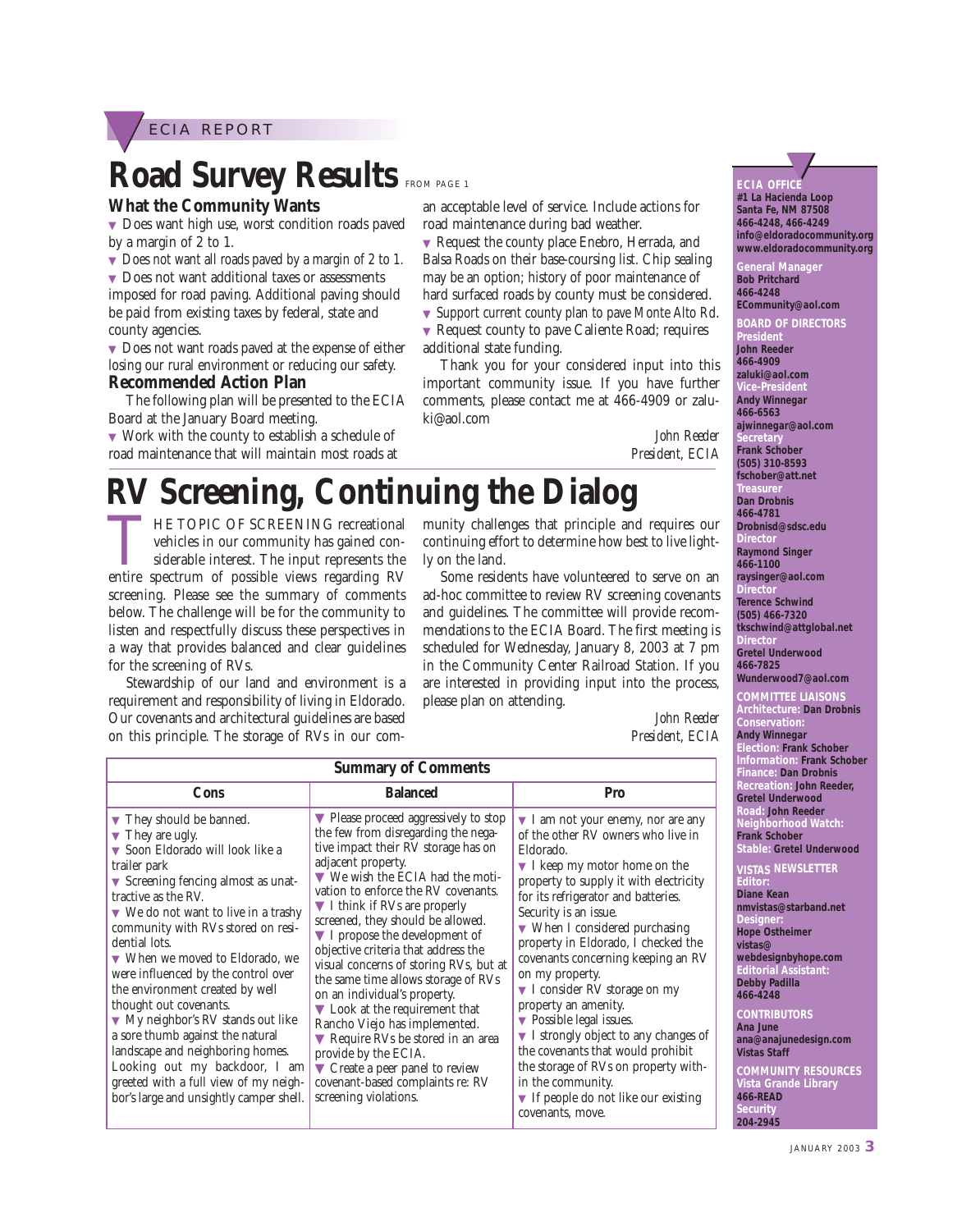### IN THE COMMUNITY

*Gardeners, have we got fertilizer for you! Stop by the stables and load your vehicle\* with fine horse manure – just what your garden needs! (\*The Stable Committee is not responsible for noxious fumes…)*

#### **55 Alive Defensive Driving Course**

Seniors: Refresh your driving skills and save money on your auto insurance. There will be a class February  $5 \& 6, 9$  am-1 pm, at the Avenida Vista Grande Fire Station in Eldorado. The class fee is \$10. Call **Carol Quillin** at 820- 0766 to register. This is the first of 3 classes in Eldorado for 2003.

#### **Cub Scout Community Project**

**Cub Scout Pack 414** is participating in a community service project for the Food Depot. The pack will be collecting non-perishable food and personal care items (i.e. toothpaste, soap or diapers) at El Dorado Elementary School from now until the end of April. The bin is located near the main entrance to the school, next to the PTA table. Donations received by the Food Depot are distributed to 80 agencies serving seven counties in northern New Mexico. **Library's Annual Meeting January 7**  On Tuesday, January 7th, the Vista Grande Public Library will be holding its Annual Meeting beginning at 7 p m

bylaws to better represent the geographic area the library serves by increasing the number of board members from 11 to a maximum of 15. For more information, call 466-READ. **Water District**

#### **Wastewater Treatment Plan**

A meeting on Wastewater Treatment is scheduled for Tuesday, Jan. 21 at 7 pm at the Eldorado Community Center Railroad Room. The Engineering firm of **Molzen-Corbin** will publicly present the Wastewater Preliminary Engineering Report. The Eldorado Area Water and Sanitation District will also present a proposed plan for voluntary regular pumping of septic tanks within the area. There will be ample time for questions from the audience.

#### **Medieval Music, Anyone?**

Anyone interested in getting together once in a while to sight-read medieval vocal music for

> fun? Any recorder players or other early music instrumentalists? If so, please call **Jane Otten** at 466-6665. **Drivers Needed**

Do you want to serve your community and help senior citizens in our area? Eldorado and the surrounding areas have the potential use of a van to take senior residents to medical appointments and other errands during the week. We need volunteer and qualified drivers. Training will be provided when needed. For information, please call 466-3018, 466-1949, or 466-3958.

**Library Thanks Donors, Volunteers**

The Vista Grande Library will be holding an appreciation get-together for all library donors and volunteers at the Eldorado Community Center, Sunday, January 5, 2-4 pm. Snacks and refreshments will be served.

**Eldorado Area Gardening Presentation** All area gardeners are invited to attend a Santa Fe Master Gardeners Association sponsored presentation. The program will be held Monday, January 6, 6:30-8:30 pm at the Eldorado Community Center's Railroad Depot.

**Gail Haggard**, owner and founder of Plants of the Southwest, will discuss "Native Grasses." Gail started the nursery 30 years ago to help

the library located on Avenida Torreon. All Vista Grande Library card holders

at

are welcome to attend.

The new Board of Directors will be elected. On the slate are the following: One-year term – Joyce Gilbertson; Two-year Term – **Sam Thompson**; and Three-year terms – **RoseMarie Bagioni, Meg Brunn, Marilyn Forbes**, and **Shelly Moore**. Continuing on the Board are **Ann Hume, Tom Brimacombe, Terry Lawrence, Teresa Seamster, Russ Stolins** and **Janet Amtmann**.

Also on the agenda is an amendment to the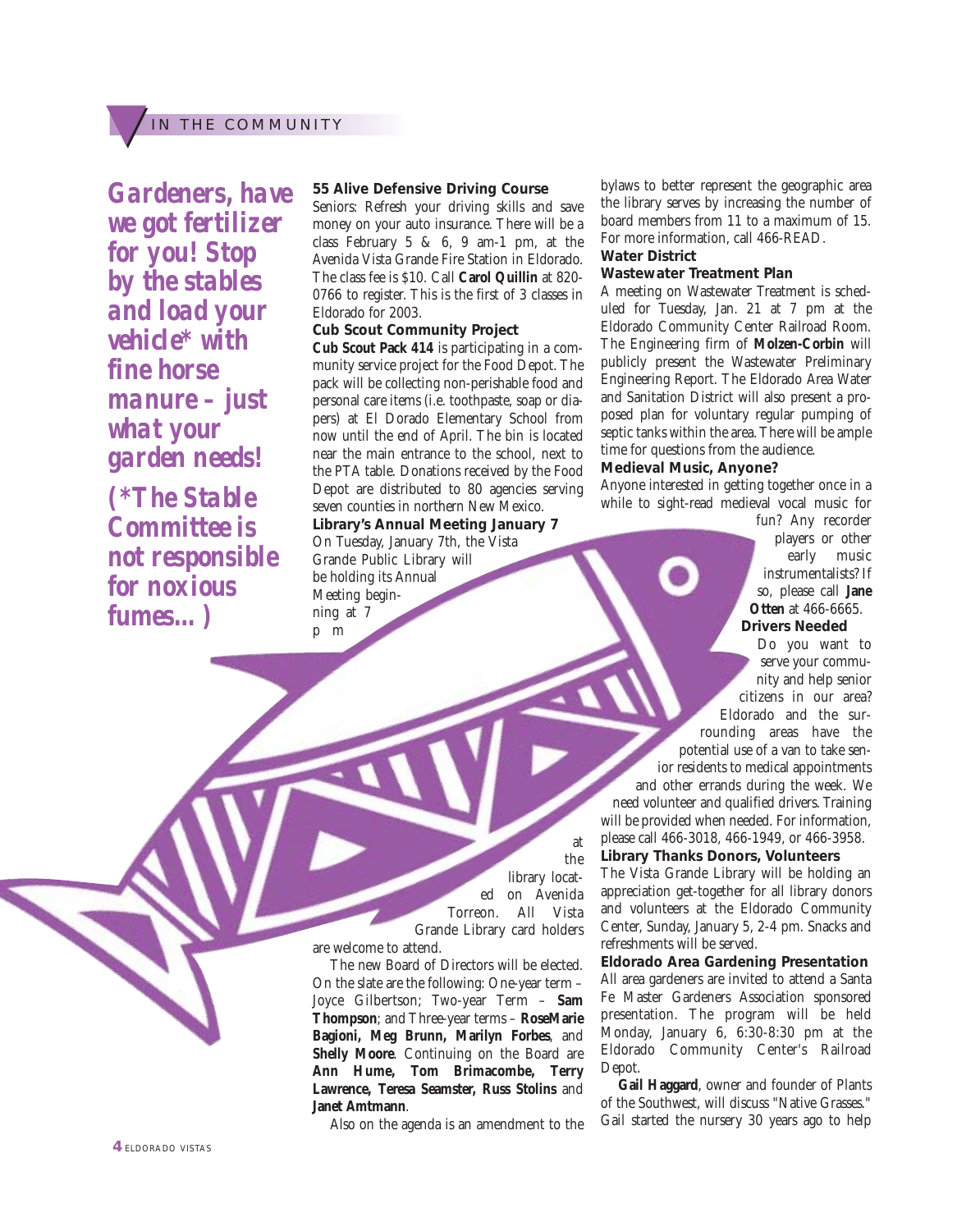people learn to care for and love the plants that grow in our region.

For additional information, contact **Beverly Hafner** at 466-0261.

#### **ERA January Events**

The Eldorado Resident's Association will hold its quarterly meeting on January 7th at the Eldorado Community Center. Coffee will be served at 7 pm with the meeting beginning at 7:30 pm. After a short business meeting, a presentation on the 285 Corridor Plan will be given.

The New Year's first coffee socials will be held January 7th and 21st at the Community Center from 10 - 11 am. These coffees are hosted by volunteer residents and are open to anyone living in Eldorado. It will be a good occasion to hear everyone's resolutions for 2003.

On January 24th, the ERA will host the first TGIF Party of 2003. These informal gatherings begin at 5 pm in the Community Center's Living room. Refreshments are served.

For further information, call **Pat Kuhlhoff** at 466-4877 or **Janet Amtmann** at 466-3256.

**Many Thanks, ERA!**

Happy New Year! It is a happy new year for a group of resident adults who continue to play volleyball Wednesday nights at the El Dorado Elementary School.

For 12 years or more, the ECIA Board financially supported our volleyball group. The support was withdrawn a few years ago. The Eldorado Residents Association (ERA) stepped in with a sponsorship and enabled continued play of volleyball with our neighbors.

Thank you ERA! We are especially grateful for your support of this community adult activity.

> *Arlene Mayer, Volleyball Player P.S. All adult players are welcome to join us Wed. nights at 7 pm.*

## **January Events anuary Events**

### *Left out? Help us compile a comprehensive events listing.*

Email **info@eldoradocommunity.org** with your meeting or event information, or bring it to the ECIA office by the 8th of the month for publication in the following month's *Vistas.* Please include "Attn: Vistas" and be sure to indicate:<br>1. Type of Event 4. A Resource

 $\overline{\phantom{a}}$ 

**4. A Resource Person (one that can answer)** 2. Location **questions both about the event and the sponsoring**<br> **3.** Date & Time organization) and his/her telephone number. organization) and his/her telephone number.

Photographs (digital or snapshots) are encouraged!

#### **JANUARY SPECIAL EVENTS** *Note: All meetings are at the Community Center, unless otherwise noted.*

| New Year's Day                                                       | Wed., Jan. 1                 | ECIA Offices Closed 466-4248 |               |         |  |  |  |  |
|----------------------------------------------------------------------|------------------------------|------------------------------|---------------|---------|--|--|--|--|
| Library Appreciation                                                 | Sun., Jan. 5, 2-4 pm         | Comm. Ctr.                   | Call 466-READ |         |  |  |  |  |
| <b>School Resumes</b>                                                | Mon., Jan. 6                 |                              |               |         |  |  |  |  |
| Library Annual Meeting                                               | Tues., Jan. 7, 7 pm          | Library                      | Call 466-READ |         |  |  |  |  |
| RV Screening Committee                                               | Wed., Jan. 8, 7 pm           | <b>ECIA</b>                  | 466-4248      |         |  |  |  |  |
| EAW&SD* Election Tues.,                                              | Jan. 14, 7 am-7 pm           | Don Dayton                   | 466-2411      |         |  |  |  |  |
| Martin Luther King Jr. Day Mon., Jan. 20                             |                              | <b>School Closed</b>         |               |         |  |  |  |  |
| Martin Luther King Jr. Day Mon., Jan. 20                             |                              | ECIA Offices Closed 466-4248 |               |         |  |  |  |  |
| Wastewater Treatmt Mtg. Tues., Jan. 21, 7 pm                         |                              | Don Dayton                   | 466-2411      |         |  |  |  |  |
| <b>ERA TGIF Party</b>                                                | Fri., Jan. 24, 5 pm          | Pat Kuhlhoff                 | 466-4877      |         |  |  |  |  |
| <b>COMMITTEE MEE</b>                                                 | INGS                         |                              |               |         |  |  |  |  |
| <b>Road Committee</b>                                                | Mon., Jan. 6, 6 pm           | Allen Larson                 | 466-4792      |         |  |  |  |  |
| <b>Recreation Committee</b>                                          | Tues., Jan. 7, 7-9 pm        | <b>Elaine Napp</b>           | 466-2023      |         |  |  |  |  |
| <b>ERA Qtly. Meeting</b>                                             | Tues., Jan. 7, 7 pm          | Pat Kuhlhoff                 | 466-4877      |         |  |  |  |  |
| EAW&SD*                                                              | Wed., Jan. 8, 7-9 pm         | Don Dayton                   | 466-2411      |         |  |  |  |  |
| <b>Board Work Study</b>                                              | Mon., Jan. 13, 7-9 pm        | <b>ECIA</b>                  | 466-4248      |         |  |  |  |  |
| <b>Finance Committee</b>                                             | Tues., Jan. 14, 10-11:30 am  | Dan Drobnis                  | 466-4781      |         |  |  |  |  |
| <b>Architectural Committee</b>                                       | Tues., Jan. 14, 7-9 pm       | <b>Bill Schwent</b>          | 466-7708      |         |  |  |  |  |
| <b>Information Committee</b>                                         | Wed., Jan. 15, 7-8 pm        | <b>ECIA</b>                  | 466-4248      |         |  |  |  |  |
| Neighborhood Watch                                                   |                              | Frank Schober                | 310-8593      | call    |  |  |  |  |
| <b>ECIA Board</b>                                                    | Thurs., Jan. 16, 7-10 pm     | <b>ECIA</b>                  | 466-4248      |         |  |  |  |  |
| Architectural Committee                                              | Tues., Jan. 28, 7-9 pm       | <b>Bill Schwent</b>          | 466-7708      |         |  |  |  |  |
| <b>MONTHLY MEETINGS</b>                                              |                              |                              |               |         |  |  |  |  |
| <b>Master Gardeners</b>                                              | Mon., Jan. 6, 6:30 pm        | <b>Beverly Hafner</b>        | 466-0261      |         |  |  |  |  |
| <b>ERA Coffee Social</b>                                             | Tues., Jan 7, 10 am          | Pat Kuhlhoff                 | 466-4877      |         |  |  |  |  |
| Book Club                                                            | Sun., Jan. 11, 7-9 pm        | Barbara Rugg                 | 466-2559      |         |  |  |  |  |
| Arts Assoc. Shoptalk                                                 | No program info provided     | Cary Carlson                 | 466-6073      |         |  |  |  |  |
| Vista Grande Book Club                                               | Thurs., Jan. 12, 7-9 pm      | <b>Shelley Moore</b>         | 466-9636      | Library |  |  |  |  |
| Search & Rescue                                                      | Thurs., Jan. 12, 7-9 pm      | Dave Burdett                 | 466-9765      |         |  |  |  |  |
| <b>Book Club</b>                                                     | Sun., Jan. 12, 7-9 pm        | Ken Fischer                  | 466-2537      |         |  |  |  |  |
| <b>ERA Coffee Social</b>                                             | Tues., Jan. 21, 10 am        | Pat Kuhlhoff                 | 466-4877      |         |  |  |  |  |
| Cub Scouts Trp. 414                                                  | Tues., Jan. 21, 7 pm         | Morey Walker                 | 466-0459      |         |  |  |  |  |
| Arts Assoc. Program                                                  | Wed., Jan. 29, 7-9 pm        | Arlene Siegel                | 466-3274      |         |  |  |  |  |
| <b>WEEKLY MEETINGS</b>                                               |                              |                              |               |         |  |  |  |  |
| AA                                                                   | Tuesdays, 5:45 pm            |                              |               |         |  |  |  |  |
| Al-Annon (open to all)                                               | Fridays, 9-10 am             |                              |               |         |  |  |  |  |
| <b>Bridge</b>                                                        | 1st & 3rd Fridays, 1-4:30 pm | Marjorie Segell              | 466-3958      |         |  |  |  |  |
| <b>Bridge</b>                                                        | 2nd & 4th Fridays, 1-4:30 pm | Pat Lavengood                | 466-9765      |         |  |  |  |  |
| Bridge (Beginning)                                                   | Wednesdays, 9-12am           |                              |               |         |  |  |  |  |
| Bridge (Mens')                                                       | Thursdays, 1-4 pm            | <b>Bill Kapoun</b>           | 466-8497      |         |  |  |  |  |
| <b>Boy Scouts</b>                                                    | Wednesdays, 7-9 pm           | Paul Tuck                    | 466-4815      |         |  |  |  |  |
| <b>Community Band</b>                                                | Thursdays, 7-8:30 pm         | Peg Johnson                  | 466-1459      | School  |  |  |  |  |
| Fire & Rescue Training                                               | Wednesdays, 7-9 pm           | Fire Station Office          | 466-1204      | Station |  |  |  |  |
| Fire & Rescue Work Duty                                              | Saturdays, Call for time     | <b>Fire Station Office</b>   | 466-1204      | Station |  |  |  |  |
| Senior Lunch**<br>Wednesdays, 12-1pm<br>Marjorie Segell<br>466-3958  |                              |                              |               |         |  |  |  |  |
| *Eldorado Area Water and Sanitation District **Reservations Required |                              |                              |               |         |  |  |  |  |

VISIT OUR WEBSITE: **www.eldoradocommunity.org**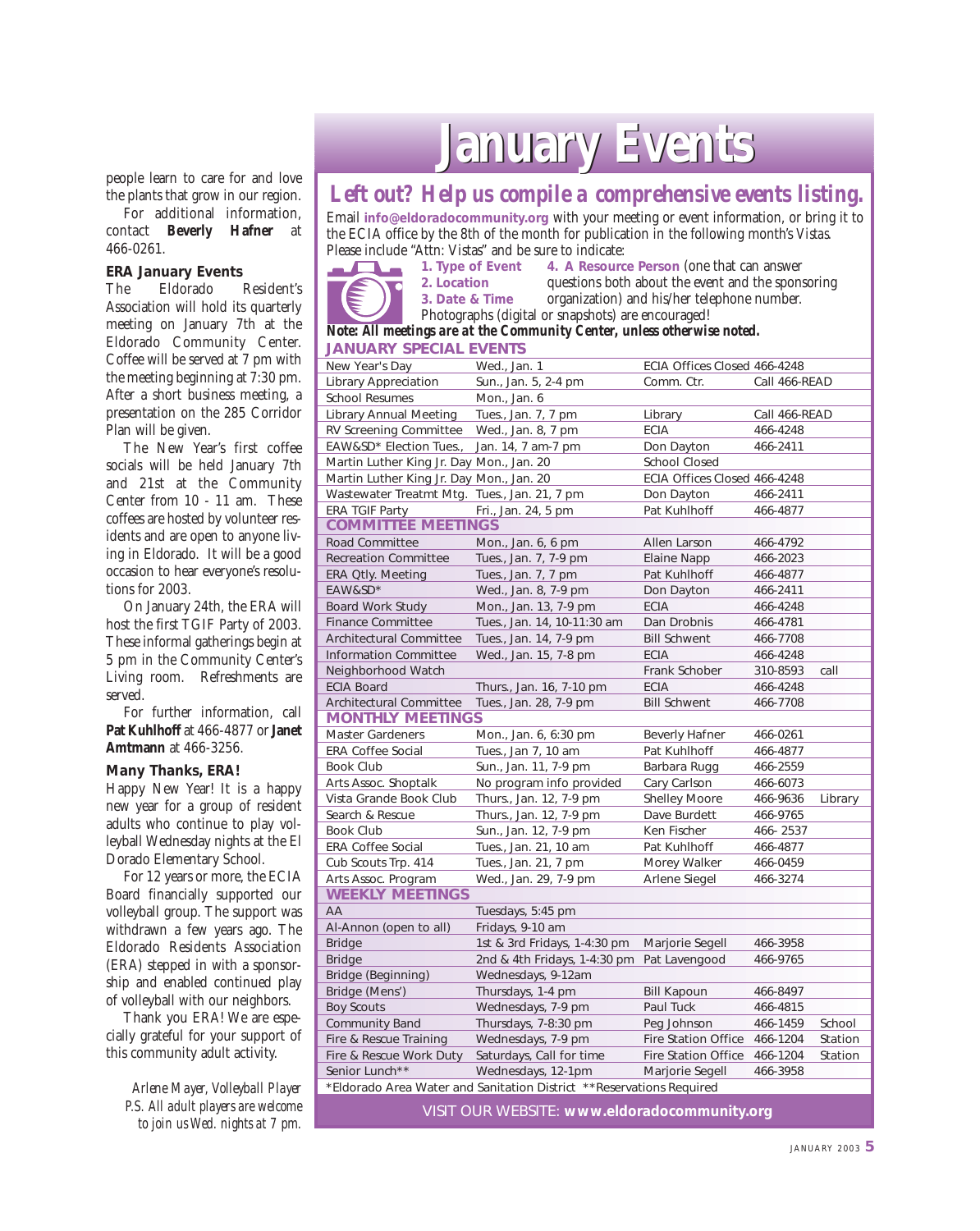

## **King of the Roads**

LLEN LARSON, CURRENT CHAIR of<br>the ECIA Road Committee, grew up in<br>North Dakota and joined Los Alamos<br>National Laboratory in 1956 as a Ph.D. chemist LLEN LARSON, CURRENT CHAIR of the ECIA Road Committee, grew up in North Dakota and joined Los Alamos and crystallographer. His career studying crystal structures using computer models has extended all the way through his retirement in Eldorado.

Allen's computer experience extends from the days of the early Los Alamos MANIAC, a custom-built 55-kilowatt monster, through the mainframe and desktop computer eras to the Macintoshes now in his home office. He is currently adapting a large computer program he developed, the General Structure Analysis System (GSAS), to run on Macs. "I may be a little biased," he says, "but I believe that half or more of all current papers in crystallography still cite GSAS in their references."

Allen left Los Alamos in 1973 and began an active consulting practice. Because most of his work continued with Los Alamos, he moved back to Santa Fe in 1978. "I didn't want my business to be associated strictly with Los Alamos, so I looked in Santa Fe and lived in town." Allen soon rejoined Los Alamos after the Director noticed the size of his annual consulting fees and insisted the Lab either stop using him or rehire him. In 1985, with his new wife, they wanted more room. "We looked in Las Campanas, but Liz didn't want a gated community and I didn't want anywhere north of town, so we settled on Eldorado," he recalls.

After retirement in 1994, Allen sought new activity, found the ECIA Road Committee, became Secretary and then Chair in 1997. He notes, "I never did find anyone else willing to take minutes, so I still do those as well."

Allen's committee is currently examining paving possibilities for Monte Alto Road, Enebro and Frasco Roads, Herrada Road, Balsa Road and others. Although the State still must appropriate money for full paving of county roads, the County has begun to pay for chip seal surfacing from its own funds. But the future of Eldorado's roads remains murky, even for someone well qualified to come up with his own crystal ball.

### **Our Water, Our Future FROM PAGE 1**

Some 15 wells provide us with our water in the Eldorado area. A couple of these are top producers. Well number 2 is an especially prolific source for the system. The water we have pumped from the wells to our homes has significant amounts of the chemical that soft water companies guarantee to remove – calcium carbonate. As we go deeper with our wells and draw more water near the underlying limestone formations, we can expect that our water will not "suds up" as readily.

Eldorado water may be hard, but it is certifiably pure. Our water utility is required to make regular biological and chemical tests to assure it is providing us with clean water, free from harmful substances.

Last year, the Public Regulation Commission granted the present owners of our water system one of the highest rate increases in local history. As a result, our water bills are some of the highest in New Mexico and the continental United States. Although already conserving and using just one-half of the water per-capita Santa Fe residents use, Eldorado residents have reduced their use of water even more.

A study commissioned last year by our Water

Board carefully appraised our water future in Eldorado. The study cautiously predicts we could have enough water for 40 years if the number of customers remains static and we continue to conserve water, improve our existing wells and drill at least three more supplemental wells. Hedging its bets even more, the study concludes that if "predicted long term drought conditions were to prevail, the 40 year period could be shortened significantly."

When forty years have come and gone, more water sources for our community will certainly be available. Some geologists now look with favor on bringing treated brackish water to our area from large reserves that exist in aquifers to our south. According to Don Dayton, EAW&SD President, the most viable source of future needed water for Eldorado customers is likely to be from a Santa Fe County regional water delivery system, if such a system is ultimately developed.

We are told often that we live in a "high desert" and must always think *conservation*. It appears we must be equally thoughtful about our *water supply*.

\**Webster's College Dictionary,* Random House,1995

**Allen relaxes in his living room, after living almost 50 years in the Santa Fe Area. Dan Drobnis**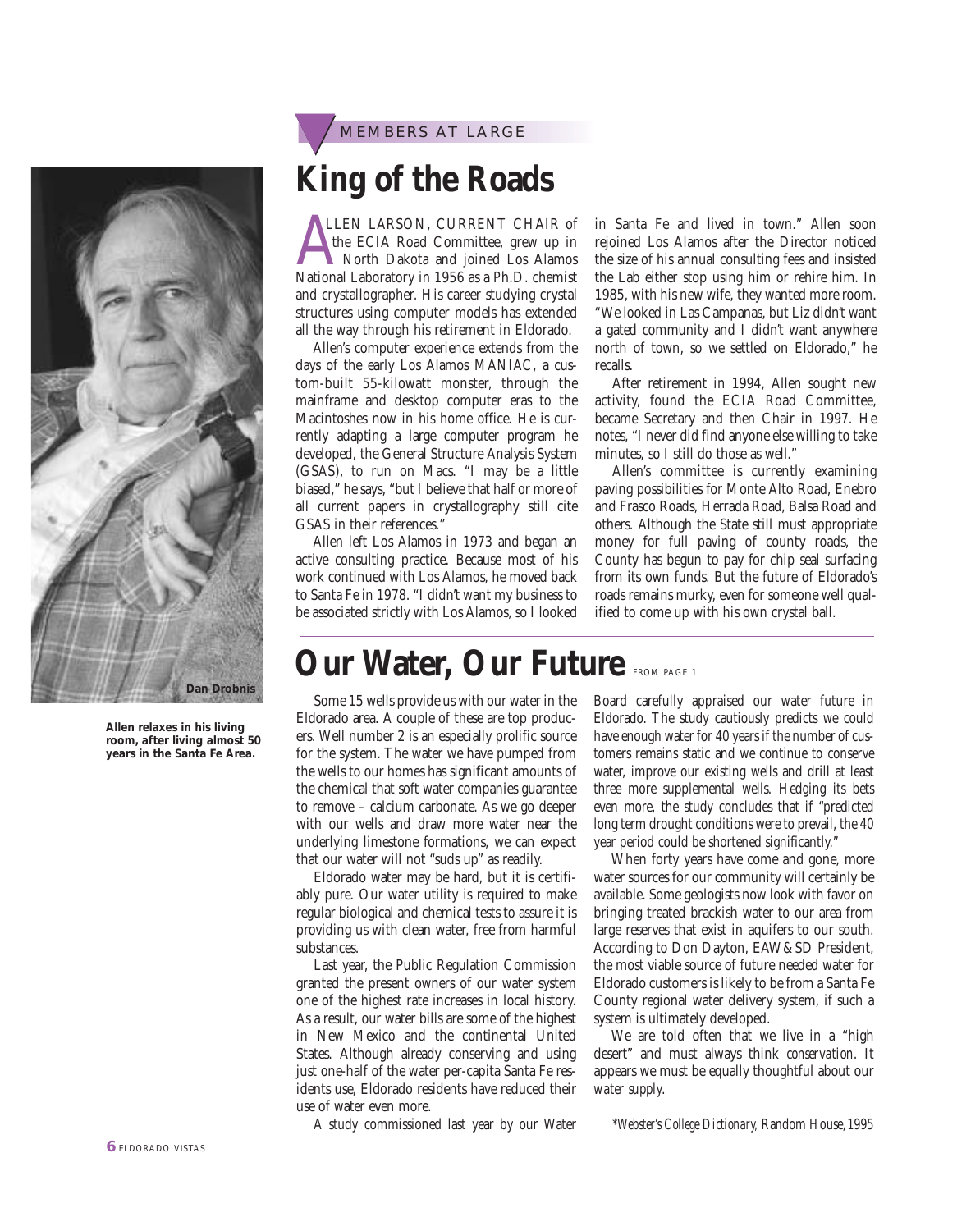ECIA REPORT

### **More Uniform Architectural Guidelines**

THE CURRENT Protective Covenants and<br>
Building Restrictions allow the ECIA<br>
Board and Architectural Advisory<br>
Committee to develop specific guidelines for such Building Restrictions allow the ECIA Board and Architectural Advisory issues as fences, walls, and buildings. In addition, the Board, with the Committee's advice, may grant variances from these guidelines and from the standard 20-foot side yard and 50-foot front yard structure setbacks.

The ECIA Board is considering some modifications to the policy for variances to Guidelines and Setbacks, and the granting of permits for such special projects as two-story buildings. The revised policy is intended to make consideration of such requests more uniform, and to provide potential applicants with a better prior understanding of the standards for denying or granting a variance.

In general, an owner may request a variance:

- ▼ Along with the initial submission for approval of plans for a project.
- ▼ After plans for a project have been disapproved because of non-compliance.
- ▼ After notification to the owner from the ECIA Covenant Compliance Representative (CCR)
- of an existing violation of the Covenants.
- $\blacktriangledown$  At any time when, without notification, an owner becomes aware that there is an existing violation.

Factors which may be considered in denying a variance include, but are not limited to, the following:

- 1. Was the structure or condition created as a result of the owner's failure to comply with plans previously approved by the ECIA?
- 2. Did the owner create the structure or condition without having plans approved by the ECIA?
- 3. Is there a viable, reasonable alternative that would comply with the Covenants and Guidelines and accomplish the same purpose?
- 4. Are there documented uncorrected violations existing at the same site?

Factors which may be considered in **granting** a variance include, but are not limited to, the following:

- 1. Was the structure or condition in compliance with Covenants and Guidelines in effect at the time construction began?
- 2. Was the structure or condition created in accordance with plans which made reasonably clear that a violation of the Guidelines would be created and which, nevertheless, were approved by the ECIA?
- 3. Did the CCR conduct a site inspection before and/or after the work was done, and not issue a notice of violation of the Guidelines?
- 4. Would denial of the variance be more detrimental to the community than granting it?
- 5. Has the proponent demonstrated that there are characteristics and details of the site which will insure that a variance will not in any way be contrary to the purposes of the Covenants and Guidelines and will not adversely impact neighboring properties or the overall values of the community?
- 6. Are there conditions which, if attached to the variance, will insure that the purposes as stated in the first paragraph of the Covenants will be achieved?
- 7. Has the owner documented that denial of the variance would result in severe quantifiable financial hardship for the owner?
- 8. Has the owner documented that denial of the variance would result in a severely negative impact on the quality of life of the owner? Most of these provisions exist in the original

policy, but Factor 4 for denial has been added, and Factors 7 and 8 for granting

have been made more specific. The full text of the existing and proposed policy, the Covenants, and the Guidelines may be obtained from the ECIA office, together with any needed forms to apply for a building permit or variance. The proposed policy and Covenants can also be read online at www.eldoradocommunity.org. Comments to the Board are welcome.